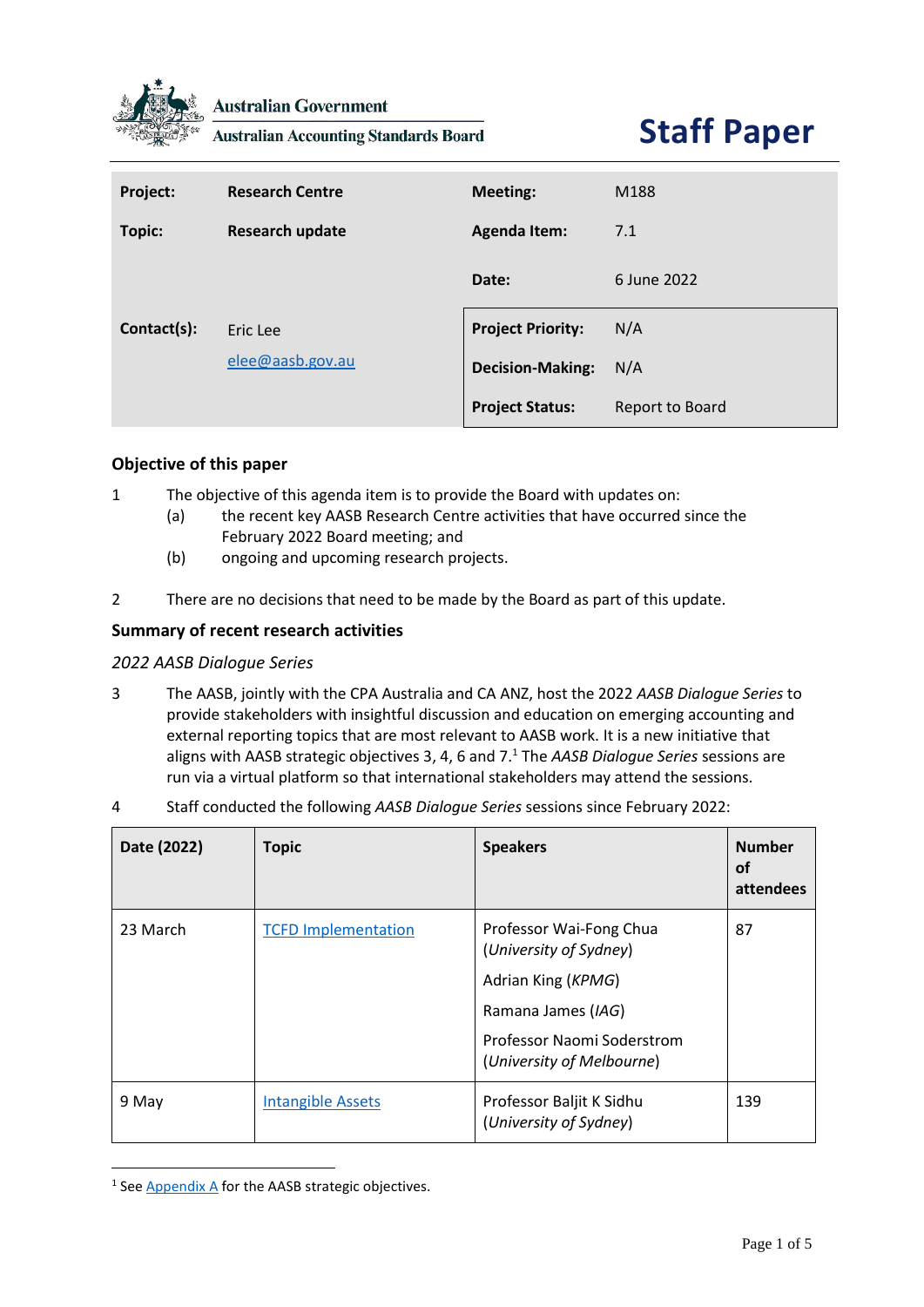| Date (2022) | <b>Topic</b> | <b>Speakers</b>                        | <b>Number</b><br><b>of</b><br>attendees |
|-------------|--------------|----------------------------------------|-----------------------------------------|
|             |              | Matt Tilling (UK Endorsement<br>Board) |                                         |
|             |              | Nicolas Konialidis (EverEdge)          |                                         |
|             |              | Stephen Reid (Deloitte)                |                                         |

- 5 The recordings are available on the [AASB webpage.](https://www.aasb.gov.au/research-resources/aasb-dialogue-series/)
- 6 An upcoming dialogue series session will be held on 17 August 2022 (Wednesday) 4 –5.30 pm AEST. The topic is Digital Financial Reporting.

#### *AASB SSRN Working Papers Series*

7 Staff launched the [AASB's](https://aasb.gov.au/research-resources/publications/aasb-working-papers-series/) *SSRN Working Paper Series* in April 2022. It is a new initiative to encourage researchers to work on research projects relevant to AASB work. This initiative aligns with AASB strategic objectives 3, 4, 6 and 7.

| <b>Title</b>                                                                              | <b>Authors</b>                                                                     |
|-------------------------------------------------------------------------------------------|------------------------------------------------------------------------------------|
| Earnings management in Australian not-for-profit<br>disability services                   | David Gilchrist (The University of Western<br>Australia - UWA Business School)     |
|                                                                                           | Dane Rees Etheridge (Curtin University)                                            |
|                                                                                           | Zhangxin Frank Liu (The University of<br><b>Western Australia Business School)</b> |
| Presentation prominence: Does is matter to non-<br>professional investors?                | Daifei (Troy) Yao (Queensland University of<br>Technology - QUT Business School)   |
|                                                                                           | Xin Qu (Queensland University of<br>Technology)                                    |
|                                                                                           | Tyge Kummer (Queensland University of<br>Technology)                               |
| How important are semi-annual earnings<br>announcements? An information event perspective | Stephen Taylor (University of Technology<br>Sydney)                                |
|                                                                                           | Alex Tong (University of Technology<br>Sydney)                                     |

8 The following papers have been published at the SSRN:

### *Staff Paper on Intangible Assets*

- 9 A staff paper titled *[Intangible Assets: Reducing the Financial Statements Information Gap](https://www.aasb.gov.au/media/ykep1cvb/sp_intangibleassets_03-22.pdf)  [through Improved Disclosures](https://www.aasb.gov.au/media/ykep1cvb/sp_intangibleassets_03-22.pdf)* was published in March 2022.
- 10 Following publication of the Staff Paper, staff have requested stakeholders to provide feedback.
- 11 Staff presented the paper at the May 2022 CPA Australia Centre of Excellence meeting. Feedback received about recommendations provided in the staff paper is mixed, however members generally agree that IAS 38 *Intangible Assets* needs to be reviewed and improved.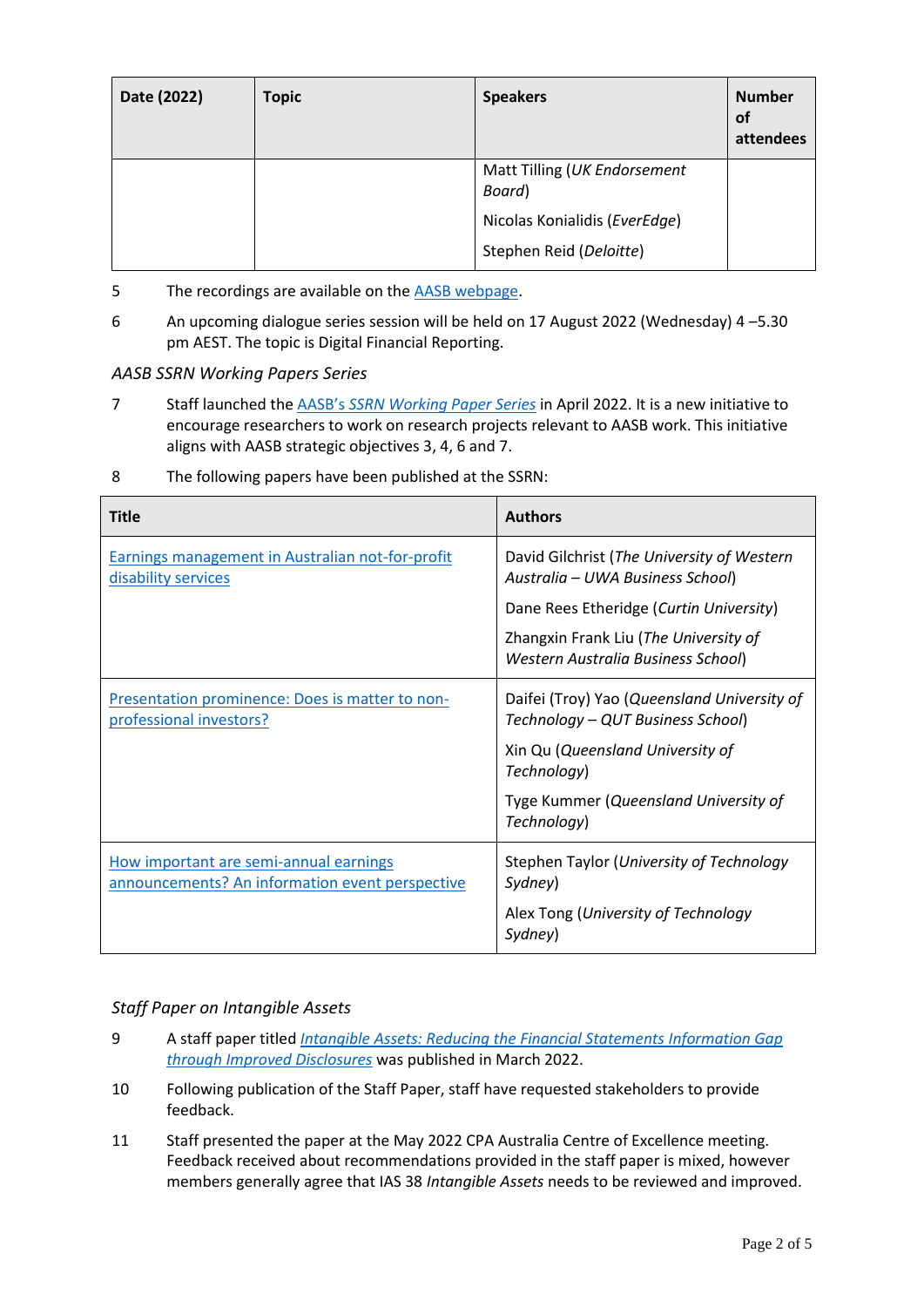## *March 2022 AASB Academic Advisory Panel meeting*

- 12 The AASB Academic Advisory Panel met on 28 March 2022. Panel members received updates on recent research activities and the progress made on the AASB Research Forum.
- 13 Staff also proposed setting up working groups within the panel. These working groups will provide members with better opportunities to provide input to AASB work in accordance with their research interests. The Panel will form working groups based on the needs of current and future IASB/AASB projects, such as an intangibles working group, going concern disclosures working group, or group reporting working group.

## **Ongoing and upcoming research activities**

### *2022 AASB Research Forum*

- 14 The 2022 AASB Research Forum will be held jointly with Royal Melbourne Institute of Technology (RMIT) on Monday 5 December 2022. A hybrid model (i.e. face-to-face and virtual model) will be used. More details will be provided when closer to the event.
- 15 The table below provides some details of the research topics expected to be presented at the 2022 AASB Research Forum:

| <b>Research title</b>                                                                                                                                                                                                 | <b>Research team</b>                                                                                                                                                                                     | Academic<br>consultants                                       |
|-----------------------------------------------------------------------------------------------------------------------------------------------------------------------------------------------------------------------|----------------------------------------------------------------------------------------------------------------------------------------------------------------------------------------------------------|---------------------------------------------------------------|
| <b>Exploring the Horizons of Financial</b><br>Melbourne)<br>Reporting<br>Nikole Gyles (AASB)                                                                                                                          | Michael Davern (University of<br>Dean Hanlon (Monash University)<br>Ram Subramanian (CPA Australia)<br>Brad Potter (University of Melbourne)<br>Janice Gu (University of Melbourne)<br>Kevin Thai (RMIT) | <b>Bryan Howieson</b><br>Karen Handley<br><b>Baljit Sidhu</b> |
| <b>AASB Practice Statement 2 Making</b><br>Material Judgements: Its impact<br>on firms' reporting and assurance<br>practice on climate-related risk<br>within and beyond financial<br>statements, and capital markets | Yang Xu (University of Queensland)<br>Kathleen Herbohn (University of<br>Queensland)                                                                                                                     | <b>Tom Scott</b>                                              |
| Improving the Visibility of Soil<br>Health in Corporate Reporting                                                                                                                                                     | Nick Pawsey (Charles Sturt University)<br>Francisco Ascu (Federation University)<br>Ben Wills (Federation University)                                                                                    | <b>Brad Potter</b><br>Lee Moerman                             |

### *IASB call for research on Making Materiality Judgements*

- 16 In April 2022, the IASB approached national standard-setters (NSS) to seek whether any NSS is interested to be involved in conducting research about materiality judgements with academics.<sup>2</sup>
- 17 If the AASB is selected to participate the IASB initiative, the AASB will invite Australian academics to express interests for collaboration. The scope of the project will be determined in discussion with IASB. The project is expected to commence in Q3 2022 and a final research report will be delivered by Q3 2023.

<sup>&</sup>lt;sup>2</sup> Se[e https://www.ifrs.org/news-and-events/news/2022/04/iasb-call-for-research-on-making-materiality](https://www.ifrs.org/news-and-events/news/2022/04/iasb-call-for-research-on-making-materiality-judgements/)[judgements/](https://www.ifrs.org/news-and-events/news/2022/04/iasb-call-for-research-on-making-materiality-judgements/)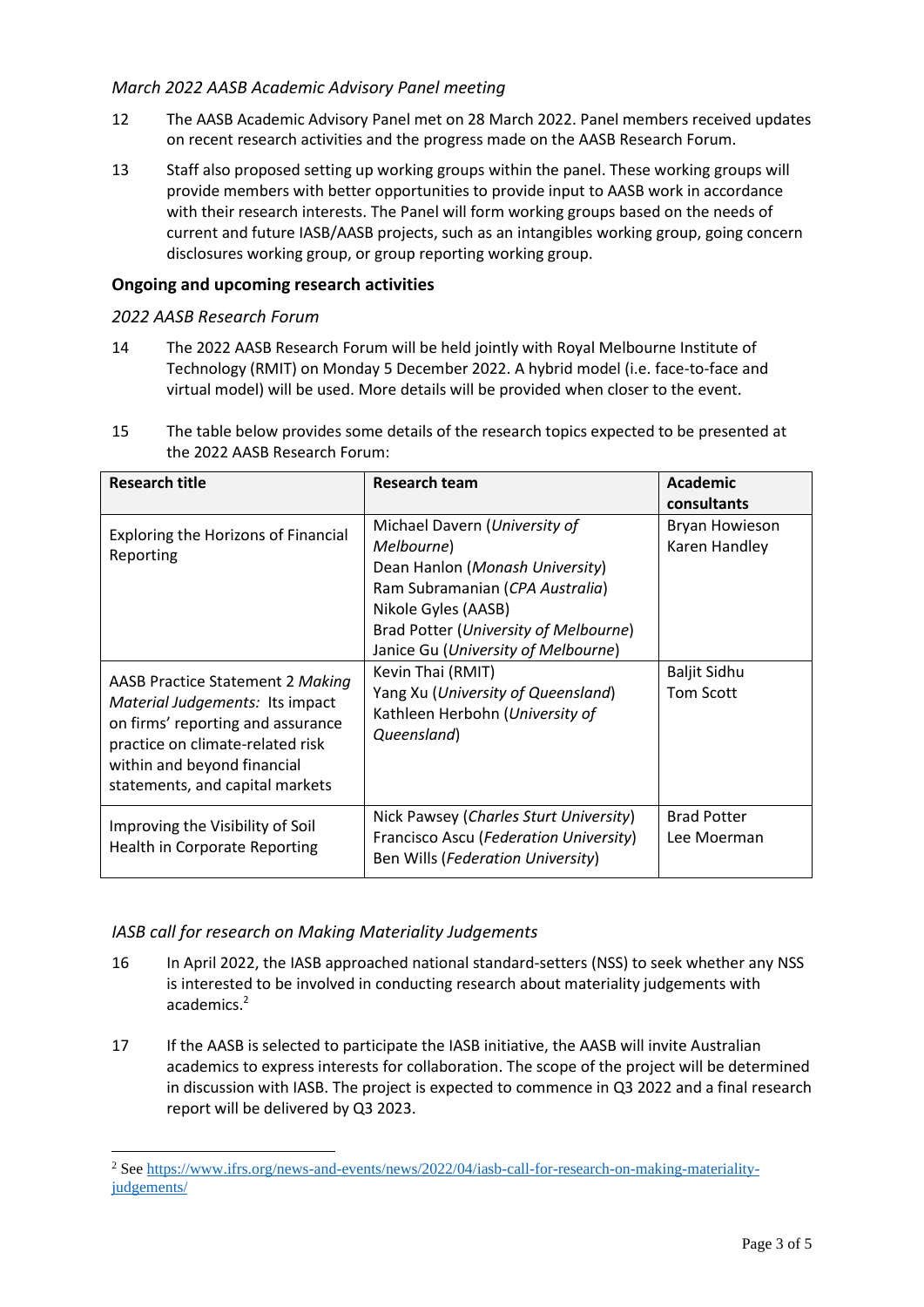# *Research in progress*

18 The table below summarises the progress of current research projects:

| Project                                                                                                                       | <b>Staff comment</b>                                                                                                                                                                                                                                                                                                                                                                                                                 |
|-------------------------------------------------------------------------------------------------------------------------------|--------------------------------------------------------------------------------------------------------------------------------------------------------------------------------------------------------------------------------------------------------------------------------------------------------------------------------------------------------------------------------------------------------------------------------------|
| Joint research with the Malaysian Accounting Standards<br>Board (MASB) on transition requirements and practical<br>expedients | The AASB and the MASB are working<br>jointly on a project to examine the<br>choices made by lessees when<br>transitioning from IAS 17 Leases to<br>IFRS 16 Leases and for the ongoing<br>application of IFRS 16.<br>A report is expected to be published<br>in H3 2022.                                                                                                                                                              |
| Understandability of accounting standards                                                                                     | This is a joint research project with<br>the following academics from<br>University of Adelaide:<br>Associate Professor Janice Loftus,<br>Associate Professor Bryan Howieson<br>and Dr Sabine Schuhrer.<br>The objective of the study is to<br>investigate the problems of<br>understandability of IFRS from the<br>perspective of national standard<br>setters.<br>Preliminary findings are expected to<br>be delivered by H4 2022. |
| Common transactions of Tier-3 NFP entities                                                                                    | The objective of this project is to<br>provide evidence that support the<br>NFP Financial Reporting Framework<br>project. Staff are developing a project<br>plan.                                                                                                                                                                                                                                                                    |

#### **Question to the Board**

Do Board members have any comments or questions?